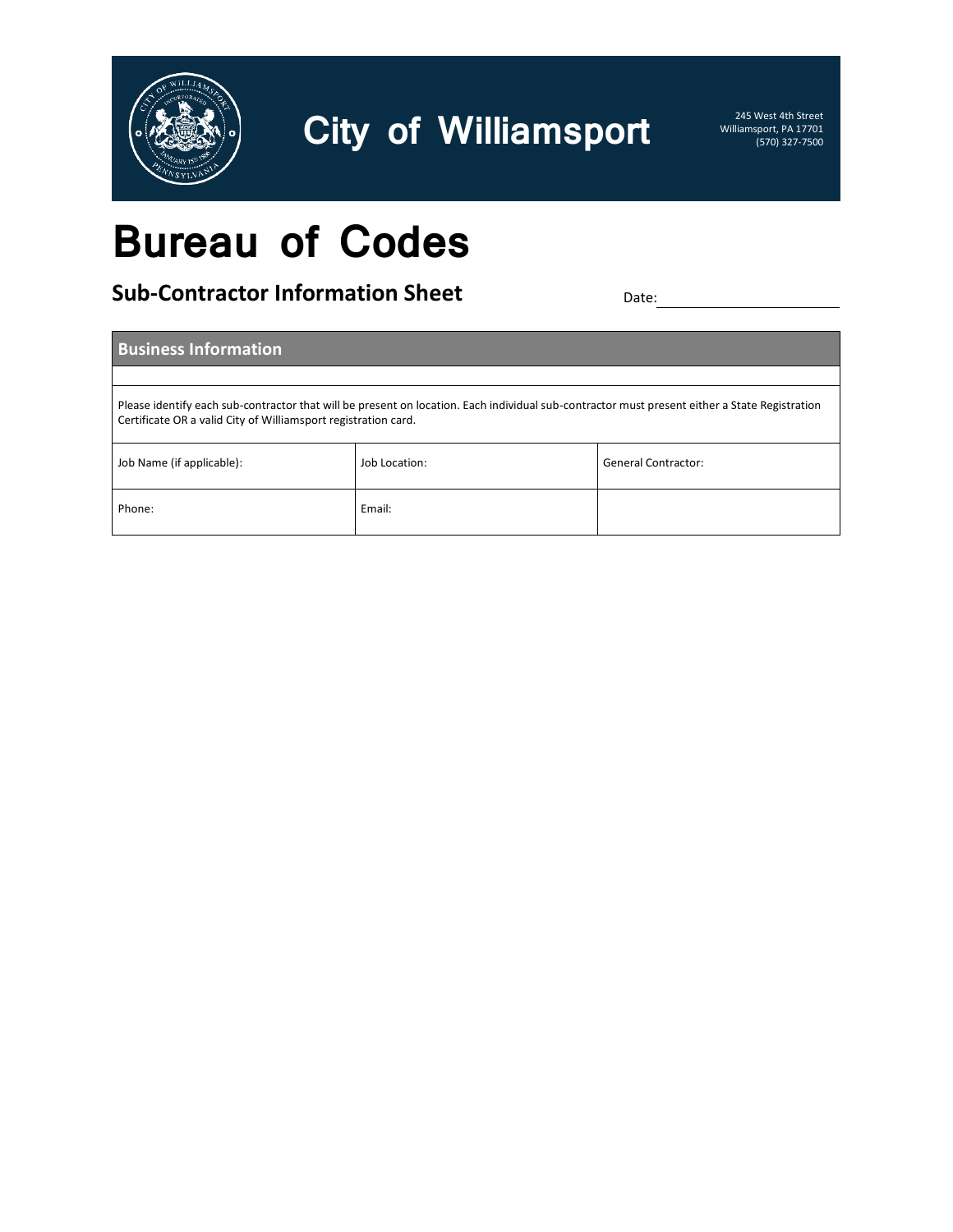

| <b>Sub-Contractor 1 Information</b>                                                                                                                   |                                                                      |                           |                        |  |
|-------------------------------------------------------------------------------------------------------------------------------------------------------|----------------------------------------------------------------------|---------------------------|------------------------|--|
|                                                                                                                                                       |                                                                      |                           |                        |  |
| <b>Business Name:</b>                                                                                                                                 |                                                                      |                           |                        |  |
| <b>Contact First Name:</b>                                                                                                                            |                                                                      | <b>Contact Last Name:</b> |                        |  |
| Address:                                                                                                                                              |                                                                      |                           |                        |  |
| City:                                                                                                                                                 | State:                                                               |                           | Zip:                   |  |
| Phone:                                                                                                                                                | Alternate Phone:                                                     |                           | Email:                 |  |
|                                                                                                                                                       |                                                                      |                           |                        |  |
| Registration Information:<br>□ State Registration Certificate (must be attached)<br>Valid City Registration Card                                      |                                                                      | <b>Expiration Date:</b>   |                        |  |
|                                                                                                                                                       |                                                                      |                           |                        |  |
| How long will this contractor be "actively" working on the site?                                                                                      |                                                                      |                           |                        |  |
| What type of work will this contractor be<br>performing?<br>$\Box$ Excavation<br>$\Box$ Masonry<br>$\Box$ Framing<br>Electrical<br>$\Box$<br>Plumbing | $\Box$ HVAC<br>Drywall<br>$\Box$ Insulation<br>Roofing<br>Other<br>П |                           | Other, please specify: |  |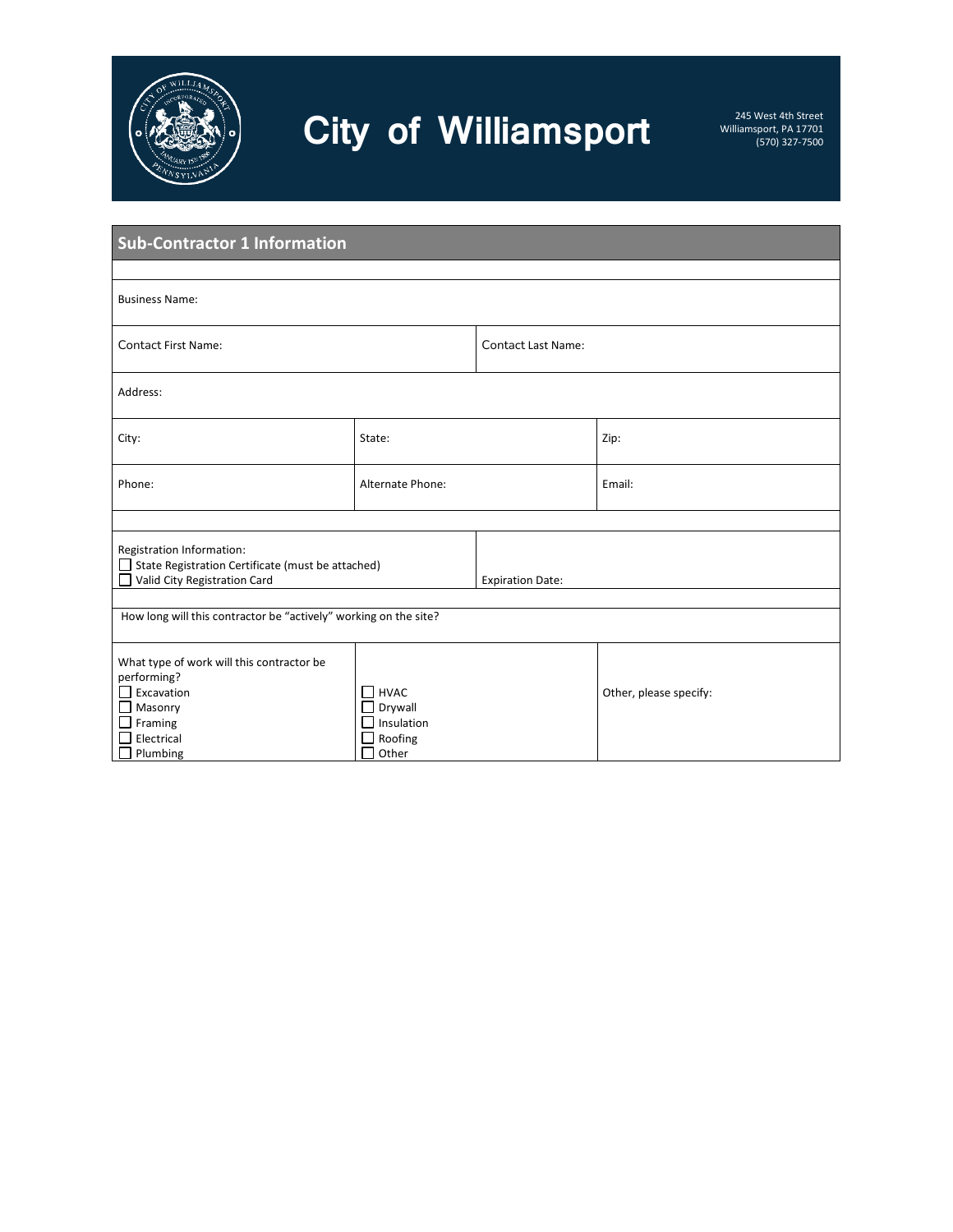

| <b>Sub-Contractor 2 Information</b>                                                                                                              |                                                                           |                           |                        |  |
|--------------------------------------------------------------------------------------------------------------------------------------------------|---------------------------------------------------------------------------|---------------------------|------------------------|--|
| <b>Business Name:</b>                                                                                                                            |                                                                           |                           |                        |  |
| <b>Contact First Name:</b>                                                                                                                       |                                                                           | <b>Contact Last Name:</b> |                        |  |
| Address:                                                                                                                                         |                                                                           |                           |                        |  |
| City:                                                                                                                                            | State:                                                                    |                           | Zip:                   |  |
| Phone:                                                                                                                                           | Alternate Phone:                                                          |                           | Email:                 |  |
| Registration Information:<br>□ State Registration Certificate (must be attached)<br>Valid City Registration Card                                 |                                                                           | <b>Expiration Date:</b>   |                        |  |
| How long will this contractor be "actively" working on the site?                                                                                 |                                                                           |                           |                        |  |
| What type of work will this contractor be<br>performing?<br>$\Box$ Excavation<br>$\Box$ Masonry<br>$\Box$ Framing<br>Electrical<br>П<br>Plumbing | $\Box$ HVAC<br>Drywall<br>$\Box$ Insulation<br>Roofing<br>Other<br>$\Box$ |                           | Other, please specify: |  |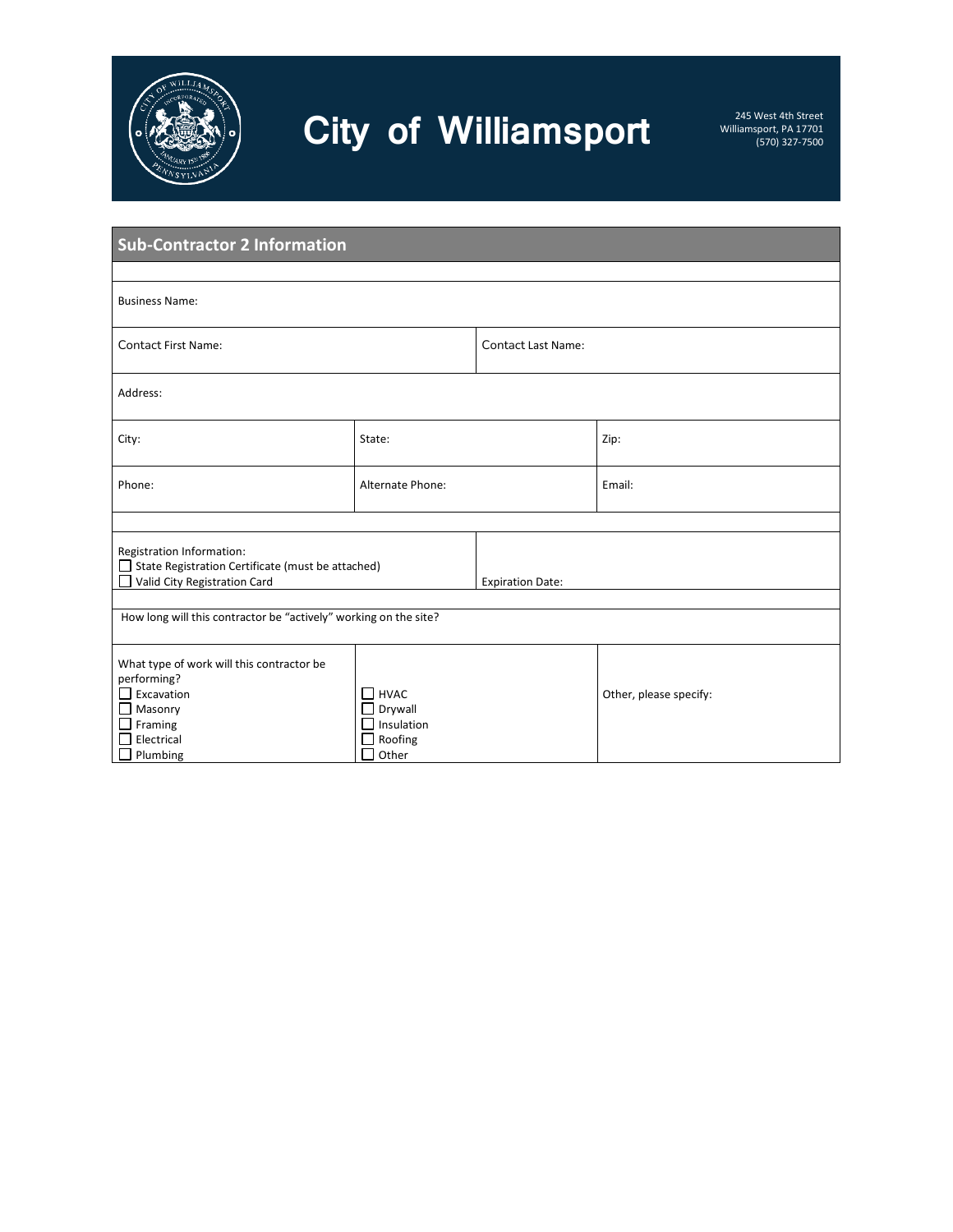

| <b>Sub-Contractor 3 Information</b>                                                                                                                     |                                                                                  |                           |                        |  |
|---------------------------------------------------------------------------------------------------------------------------------------------------------|----------------------------------------------------------------------------------|---------------------------|------------------------|--|
| <b>Business Name:</b>                                                                                                                                   |                                                                                  |                           |                        |  |
| <b>Contact First Name:</b>                                                                                                                              |                                                                                  | <b>Contact Last Name:</b> |                        |  |
| Address:                                                                                                                                                |                                                                                  |                           |                        |  |
| City:                                                                                                                                                   | State:                                                                           |                           | Zip:                   |  |
| Phone:                                                                                                                                                  | Alternate Phone:                                                                 |                           | Email:                 |  |
| Registration Information:<br>□ State Registration Certificate (must be attached)<br>Valid City Registration Card                                        |                                                                                  | <b>Expiration Date:</b>   |                        |  |
| How long will this contractor be "actively" working on the site?                                                                                        |                                                                                  |                           |                        |  |
| What type of work will this contractor be<br>performing?<br>$\Box$ Excavation<br>$\Box$ Masonry<br>$\Box$ Framing<br>Electrical<br>П<br>$\Box$ Plumbing | $\Box$ HVAC<br>$\Box$ Drywall<br>$\Box$ Insulation<br>Roofing<br>Other<br>$\Box$ |                           | Other, please specify: |  |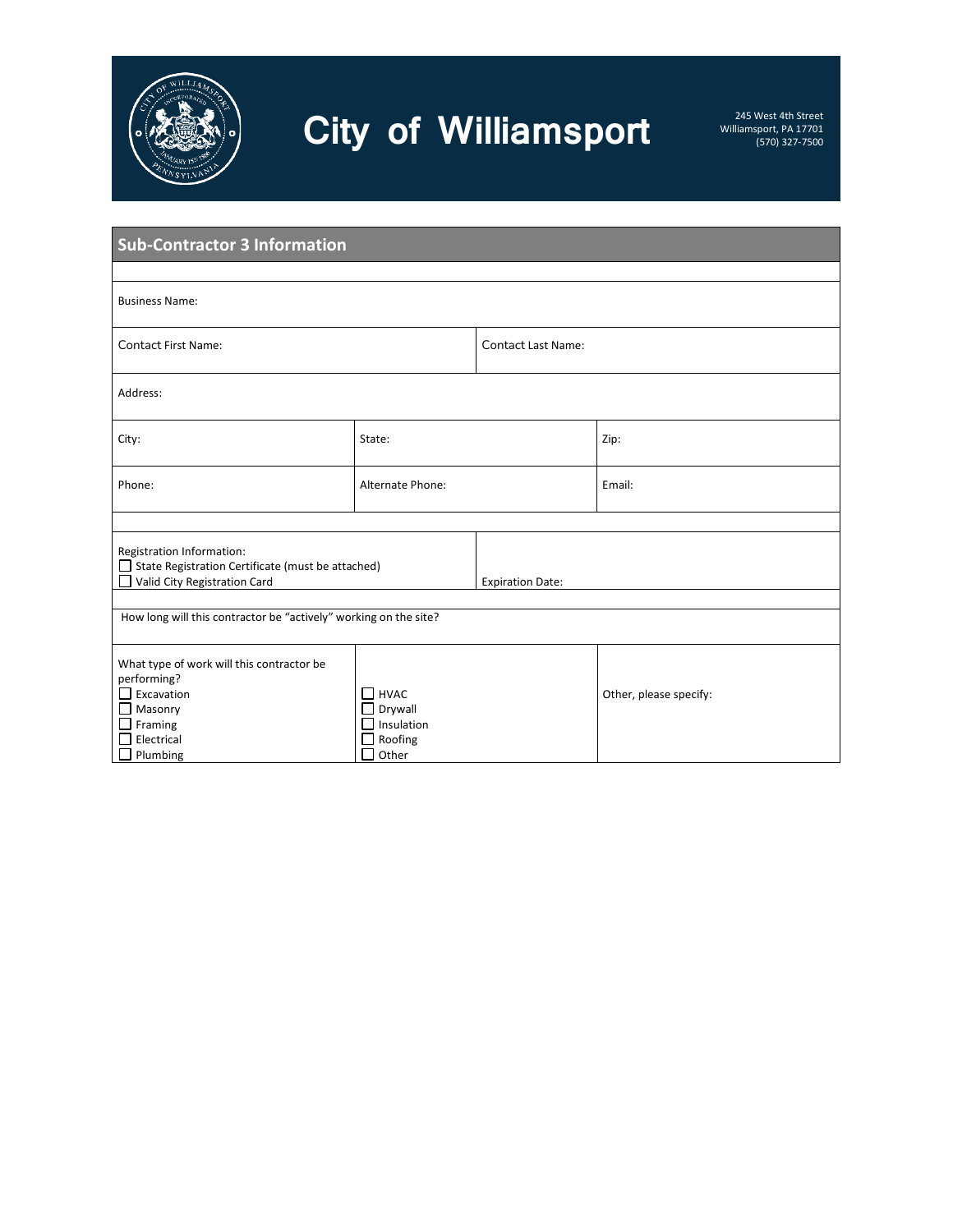

| <b>Sub-Contractor 4 Information</b>                                                                                                                     |                                                                           |                           |                        |  |
|---------------------------------------------------------------------------------------------------------------------------------------------------------|---------------------------------------------------------------------------|---------------------------|------------------------|--|
| <b>Business Name:</b>                                                                                                                                   |                                                                           |                           |                        |  |
| <b>Contact First Name:</b>                                                                                                                              |                                                                           | <b>Contact Last Name:</b> |                        |  |
| Address:                                                                                                                                                |                                                                           |                           |                        |  |
| City:                                                                                                                                                   | State:                                                                    |                           | Zip:                   |  |
| Phone:                                                                                                                                                  | Alternate Phone:                                                          |                           | Email:                 |  |
| Registration Information:<br>□ State Registration Certificate (must be attached)<br>Valid City Registration Card                                        |                                                                           | <b>Expiration Date:</b>   |                        |  |
| How long will this contractor be "actively" working on the site?                                                                                        |                                                                           |                           |                        |  |
| What type of work will this contractor be<br>performing?<br>$\Box$ Excavation<br>$\Box$ Masonry<br>$\Box$ Framing<br>Electrical<br>П<br>$\Box$ Plumbing | $\Box$ HVAC<br>Drywall<br>$\Box$ Insulation<br>Roofing<br>Other<br>$\Box$ |                           | Other, please specify: |  |